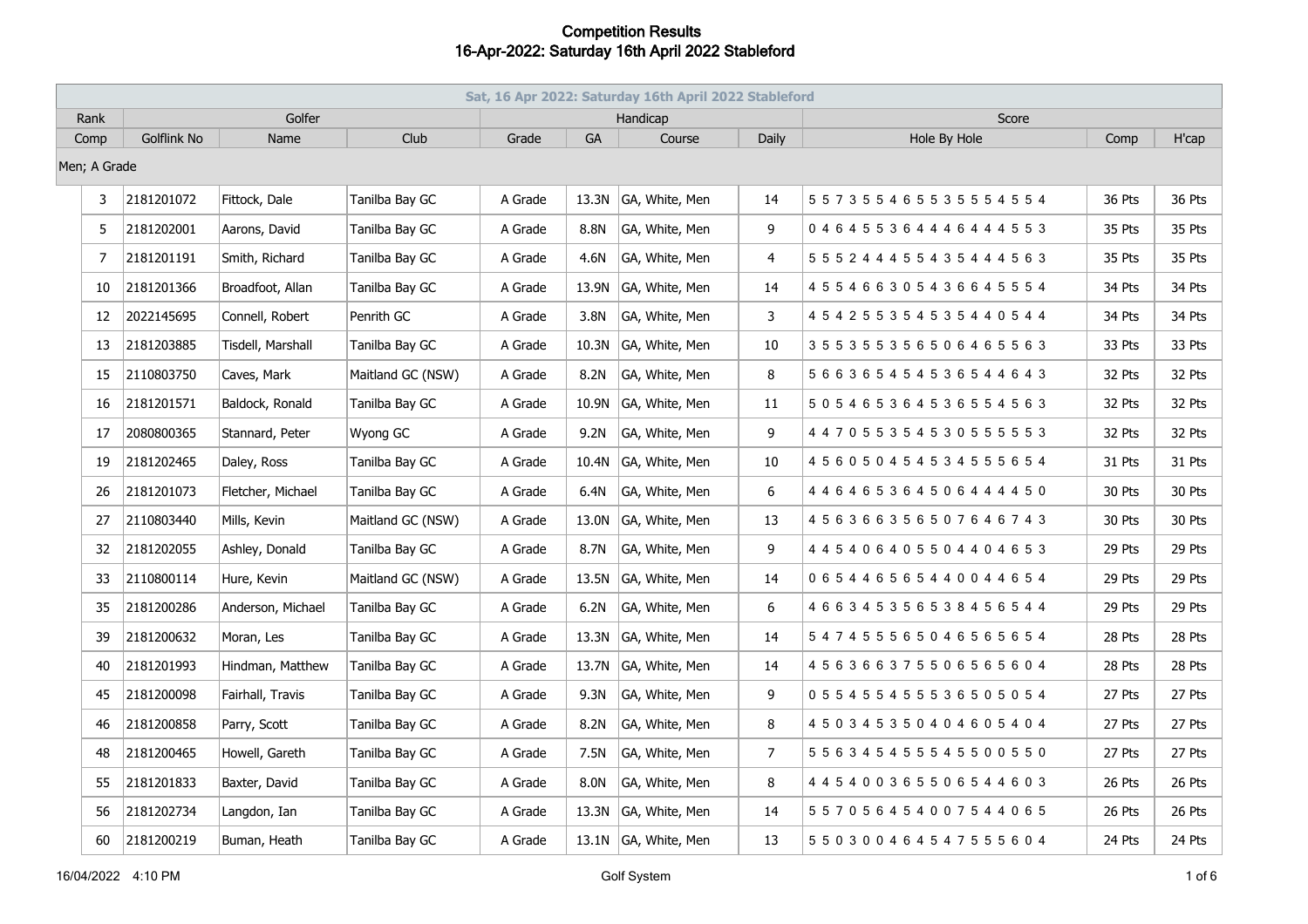| Rank | Golfer      |              |                | Handicap |       |                                       |       | Score                                    |        |        |
|------|-------------|--------------|----------------|----------|-------|---------------------------------------|-------|------------------------------------------|--------|--------|
| Comp | Golflink No | Name         | Club           | Grade    | GA    | Course                                | Daily | Hole By Hole                             | Comp   | H'car  |
| 65   | 2180208802  | Medcalf, Ian | Charlestown GC | A Grade  | 13.2N | . White.<br>$\sqrt{2}$<br>Men<br>∣GA, |       | _ 6 4 0 6 3 6 0 6 0 6 5 5 0 0 5 4<br>ח ה | 22 Pts | 22 Pts |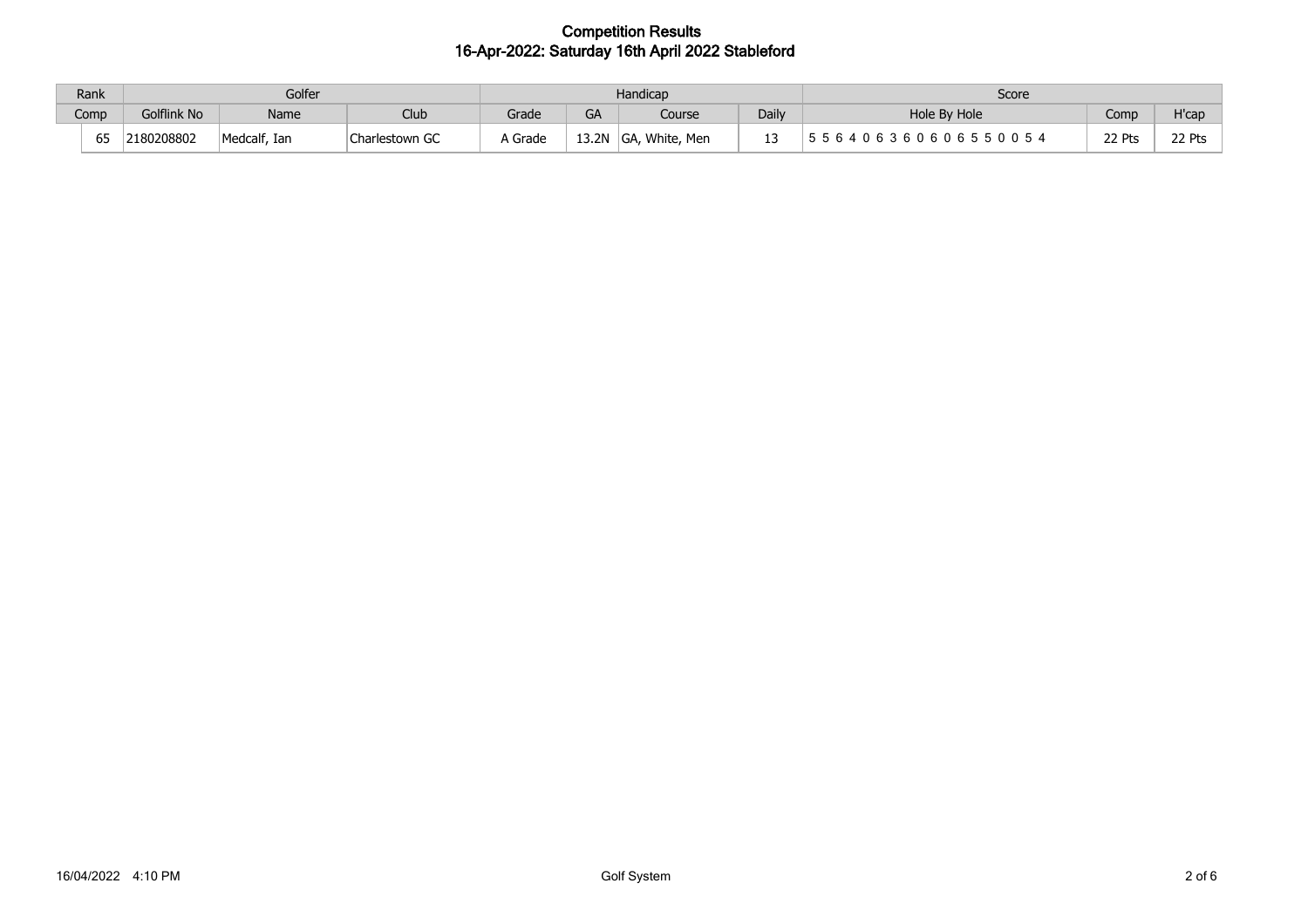| Rank         | Golfer      |                    |                   | Handicap       |       |                      |       | Score                               |        |        |
|--------------|-------------|--------------------|-------------------|----------------|-------|----------------------|-------|-------------------------------------|--------|--------|
| Comp         | Golflink No | Name               | Club              | Grade          | GA    | Course               | Daily | Hole By Hole                        | Comp   | H'cap  |
| Men; B Grade |             |                    |                   |                |       |                      |       |                                     |        |        |
| $\mathbf{1}$ | 2181200282  | Jameson, Bray      | Tanilba Bay GC    | <b>B</b> Grade | 16.0N | GA, White, Men       | 16    | 355356455630444554                  | 40 Pts | 40 Pts |
| 2            | 2181202348  | Ritchie, Alfred    | Tanilba Bay GC    | <b>B</b> Grade |       | 19.4N GA, White, Men | 20    | 5 5 5 3 4 5 3 6 6 5 4 7 4 4 0 6 5 5 | 39 Pts | 39 Pts |
| 6            | 2181200850  | Coote, David       | Tanilba Bay GC    | <b>B</b> Grade | 15.5N | GA, White, Men       | 16    | 4 6 8 4 0 4 3 6 4 5 4 5 4 4 4 6 7 4 | 35 Pts | 35 Pts |
| 8            | 2181203513  | Williams, Michael  | Tanilba Bay GC    | <b>B</b> Grade | 18.9N | GA, White, Men       | 20    | 0 0 7 4 0 5 4 5 5 0 4 5 4 4 4 5 6 4 | 34 Pts | 34 Pts |
| 9            | 2181202596  | Clayton, John      | Tanilba Bay GC    | <b>B</b> Grade | 15.3N | GA, White, Men       | 16    | 657356465635555563                  | 34 Pts | 34 Pts |
| 14           | 2181202607  | Jamieson, David    | Tanilba Bay GC    | <b>B</b> Grade |       | 18.6N GA, White, Men | 19    | 5 5 0 5 5 6 4 7 6 5 3 5 4 5 5 7 6 4 | 32 Pts | 32 Pts |
| 18           | 2181200717  | Richards, Philip   | Tanilba Bay GC    | <b>B</b> Grade |       | 15.3N GA, White, Men | 16    | 506356565405645664                  | 31 Pts | 31 Pts |
| 20           | 2180200649  | Holliday, Russ     | Charlestown GC    | <b>B</b> Grade | 14.8N | GA, White, Men       | 15    | 466305465646555654                  | 31 Pts | 31 Pts |
| 24           | 2181201134  | Osborne, William   | Tanilba Bay GC    | <b>B</b> Grade | 20.6N | GA, White, Men       | 21    | 660455405546656574                  | 30 Pts | 30 Pts |
| 25           | 2181202494  | Nicoll, Anthony    | Tanilba Bay GC    | <b>B</b> Grade | 14.6N | GA, White, Men       | 15    | 0 6 6 3 5 5 4 7 5 5 4 6 4 5 5 6 6 4 | 30 Pts | 30 Pts |
| 28           | 2181201812  | Bevz, Oscar        | Tanilba Bay GC    | <b>B</b> Grade |       | 15.1N GA, White, Men | 15    | 6 6 5 5 5 6 4 5 4 5 4 6 0 5 6 5 5 4 | 30 Pts | 30 Pts |
| 29           | 2180207337  | Krempin, Peter     | Charlestown GC    | <b>B</b> Grade |       | 18.0N GA, White, Men | 19    | 656360355650046564                  | 30 Pts | 30 Pts |
| 30           | 2181201921  | Wheeler, Jamie     | Tanilba Bay GC    | <b>B</b> Grade | 14.7N | GA, White, Men       | 15    | 545466465430756602                  | 30 Pts | 30 Pts |
| 31           | 2181200055  | Gresham, John      | Tanilba Bay GC    | <b>B</b> Grade | 19.4N | GA, White, Men       | 20    | 5 6 7 3 6 6 5 0 5 4 4 5 0 0 6 4 6 4 | 29 Pts | 29 Pts |
| 36           | 2181203013  | Cottrell, Brian    | Tanilba Bay GC    | <b>B</b> Grade | 20.2N | GA, White, Men       | 21    | 550455455430606770                  | 29 Pts | 29 Pts |
| 37           | 2110804294  | Walters, Brian     | Maitland GC (NSW) | <b>B</b> Grade |       | 15.9N GA, White, Men | 16    | 550356566504556674                  | 28 Pts | 28 Pts |
| 44           | 2181200211  | Brown, Richard     | Tanilba Bay GC    | <b>B</b> Grade |       | 20.4N GA, White, Men | 21    | 566366560655666073                  | 27 Pts | 27 Pts |
| 49           | 2181200403  | Hamson, Leslie     | Tanilba Bay GC    | B Grade        |       | 19.7N GA, White, Men | 20    | 5 5 0 4 6 0 4 0 6 6 0 6 6 4 6 5 6 4 | 26 Pts | 26 Pts |
| 50           | 2181203213  | Hartigan, Stephen  | Tanilba Bay GC    | <b>B</b> Grade | 18.7N | GA, White, Men       | 19    | 556406400630565664                  | 26 Pts | 26 Pts |
| 53           | 2181202163  | Herbert, Craig     | Tanilba Bay GC    | <b>B</b> Grade | 19.6N | GA, White, Men       | 20    | 506466460540756503                  | 26 Pts | 26 Pts |
| 54           | 2181203455  | Roach, Ian         | Tanilba Bay GC    | <b>B</b> Grade | 15.9N | GA, White, Men       | 16    | 656360450546666565                  | 26 Pts | 26 Pts |
| 57           | 2180200394  | Kimberley, Michael | Charlestown GC    | <b>B</b> Grade | 21.2N | GA, White, Men       | 22    | 5 5 7 3 7 0 3 7 5 5 0 6 0 6 5 6 6 0 | 26 Pts | 26 Pts |
| 59           | 2181200505  | Kalie, Ross        | Tanilba Bay GC    | B Grade        |       | 21.1N GA, White, Men | 22    | 060056575646656774                  | 24 Pts | 24 Pts |
| 62           | 2181202810  | Prater, Jimmy      | Tanilba Bay GC    | <b>B</b> Grade |       | 19.5N GA, White, Men | 20    | 656366457736866875                  | 24 Pts | 24 Pts |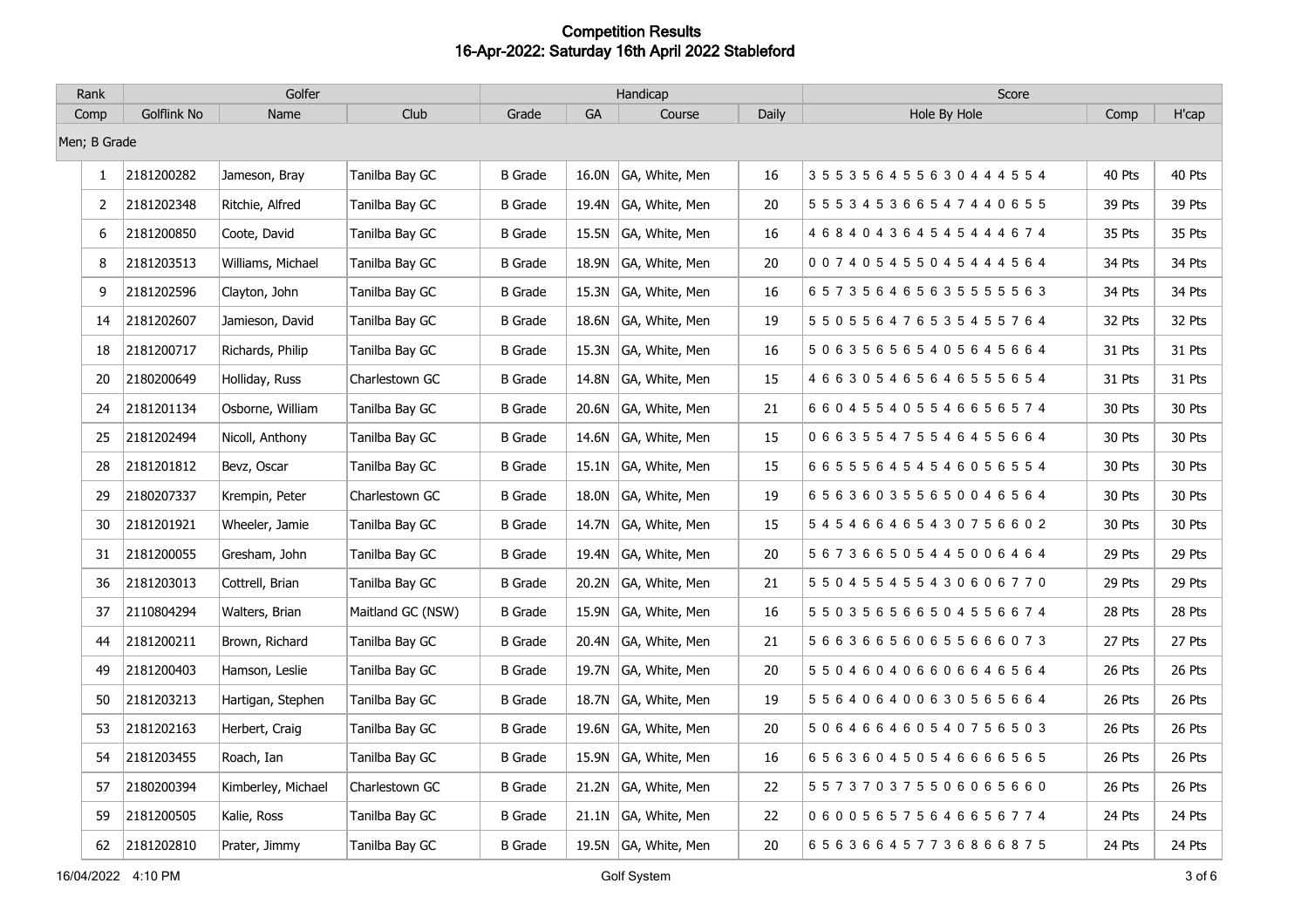| Rank |    | Golfer      |                   |                | Handicap       |           |                |       | Score                               |        |        |
|------|----|-------------|-------------------|----------------|----------------|-----------|----------------|-------|-------------------------------------|--------|--------|
| Comp |    | Golflink No | Name              | Club           | Grade          | <b>GA</b> | Course         | Daily | Hole By Hole                        | Comp   | H'cap  |
|      | 64 | 2181200881  | Weir, Tony        | Tanilba Bay GC | <b>B</b> Grade | 21.0N     | GA, White, Men | 22    | 0 6 7 5 5 0 0 0 0 0 2 5 6 0 6 7 5 4 | 22 Pts | 22 Pts |
|      | 66 | 2181200290  | Jameson, Erron    | Tanilba Bay GC | <b>B</b> Grade | 18.2N     | GA, White, Men | 19    | 467400576046576765                  | 21 Pts | 21 Pts |
|      | 68 | 2181203838  | Smithson, Jeffrey | Tanilba Bay GC | <b>B</b> Grade | 21.4N     | GA, White, Men | 22    | 656000407640046575                  | 19 Pts | 19 Pts |
|      | 70 | 2181200475  | Irving, Geoffrey  | Tanilba Bay GC | <b>B</b> Grade | 19.7N     | GA, White, Men | 20    | 0 0 6 4 5 0 5 0 0 5 0 0 5 6 6 7 0 3 | 18 Pts | 18 Pts |
|      |    | 2181200121  | Sera, Gary        | Tanilba Bay GC | <b>B</b> Grade | 20.3N     | GA, White, Men | 21    | 006300455608050670                  | 18 Pts | 18 Pts |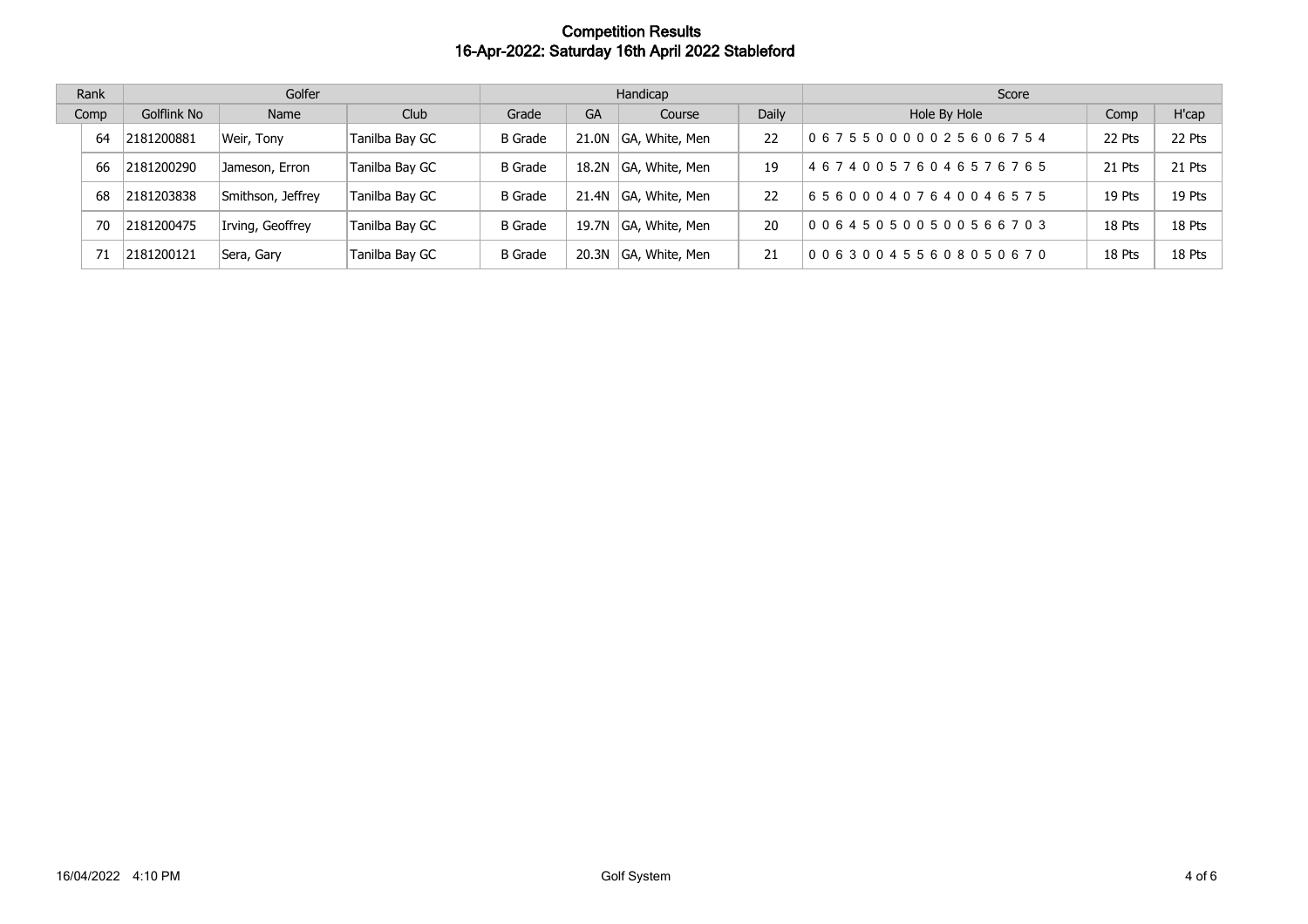| Rank         | Golfer      |                   |                  |         |       | Handicap             |       | Score              |        |        |
|--------------|-------------|-------------------|------------------|---------|-------|----------------------|-------|--------------------|--------|--------|
| Comp         | Golflink No | Name              | Club             | Grade   | GA    | Course               | Daily | Hole By Hole       | Comp   | H'cap  |
| Men; C Grade |             |                   |                  |         |       |                      |       |                    |        |        |
| 4            | 2181200370  | Guy, Robert       | Tanilba Bay GC   | C Grade | 28.4N | GA, White, Men       | 30    | 550266470637764764 | 36 Pts | 36 Pts |
| 11           | 2181203389  | Hartigan, Mervyn  | Tanilba Bay GC   | C Grade | 27.3N | GA, White, Men       | 29    | 560556466647566674 | 34 Pts | 34 Pts |
| 20           | 2181200440  | Brown, Craig      | Tanilba Bay GC   | C Grade | 26.1N | GA, White, Men       | 27    | 558460367657746674 | 31 Pts | 31 Pts |
| 21           | 2181201111  | Lindup, Shane     | Tanilba Bay GC   | C Grade |       | 23.1N GA, White, Men | 24    | 567364566050656503 | 31 Pts | 31 Pts |
| 22           | 2181202795  | Anderson, Warren  | Tanilba Bay GC   | C Grade | 24.2N | GA, White, Men       | 25    | 568468666637554765 | 30 Pts | 30 Pts |
| 23           | 2181203237  | Letheby, Stephen  | Tanilba Bay GC   | C Grade | 38.9N | GA, White, Men       | 36    | 508506676058566665 | 30 Pts | 30 Pts |
| 34           | 2181200875  | Parkinson, Barry  | Tanilba Bay GC   | C Grade |       | 28.3N GA, White, Men | 30    | 676376480606757504 | 29 Pts | 29 Pts |
| 38           | 2181201259  | Porter, Bryan     | Tanilba Bay GC   | C Grade | 22.5N | GA, White, Men       | 24    | 460305477657056564 | 28 Pts | 28 Pts |
| 41           | 2181201277  | Beesley, Peter    | Tanilba Bay GC   | C Grade | 32.9N | GA, White, Men       | 35    | 060577580657664784 | 27 Pts | 27 Pts |
| 42           | 2181200108  | Sewell, Noel      | Tanilba Bay GC   | C Grade | 27.4N | GA, White, Men       | 29    | 000406567537667574 | 27 Pts | 27 Pts |
| 43           | 2181200276  | Collins, Rod      | Tanilba Bay GC   | C Grade |       | 25.6N GA, White, Men | 27    | 067376406046566050 | 27 Pts | 27 Pts |
| 47           | 2181200214  | Delphine, Michael | Tanilba Bay GC   | C Grade | 26.5N | GA, White, Men       | 28    | 547576307600066664 | 27 Pts | 27 Pts |
| 52           | 2181200223  | Burkett, Andrew   | Tanilba Bay GC   | C Grade | 21.8N | GA, White, Men       | 23    | 650406575550656565 | 26 Pts | 26 Pts |
| 58           | 2181200469  | Hughes, Arthur    | Tanilba Bay GC   | C Grade | 25.8N | GA, White, Men       | 27    | 066466476550707660 | 26 Pts | 26 Pts |
| 61           | 2181201205  | Chisholm, Stephen | Tanilba Bay GC   | C Grade | 25.8N | GA, White, Men       | 27    | 077366007557650675 | 24 Pts | 24 Pts |
| 62           | 2181203052  | Franey, Ben       | Tanilba Bay GC   | C Grade |       | 36.5N GA, White, Men | 36    | 567000655658006086 | 24 Pts | 24 Pts |
| 63           | 2181201326  | Griffiths, Steven | Tanilba Bay GC   | C Grade | 26.8N | GA, White, Men       | 28    | 507400466066075674 | 23 Pts | 23 Pts |
| 67           | 2181005833  | Key, Rod          | Shortland Waters | C Grade | 21.6N | GA, White, Men       | 23    | 040250577030056700 | 20 Pts | 20 Pts |
| 72           | 2181200313  | Hemingway, Mark   | Tanilba Bay GC   | C Grade |       | 41.9N GA, White, Men | 36    | 060400587750000005 | 14 Pts | 14 Pts |